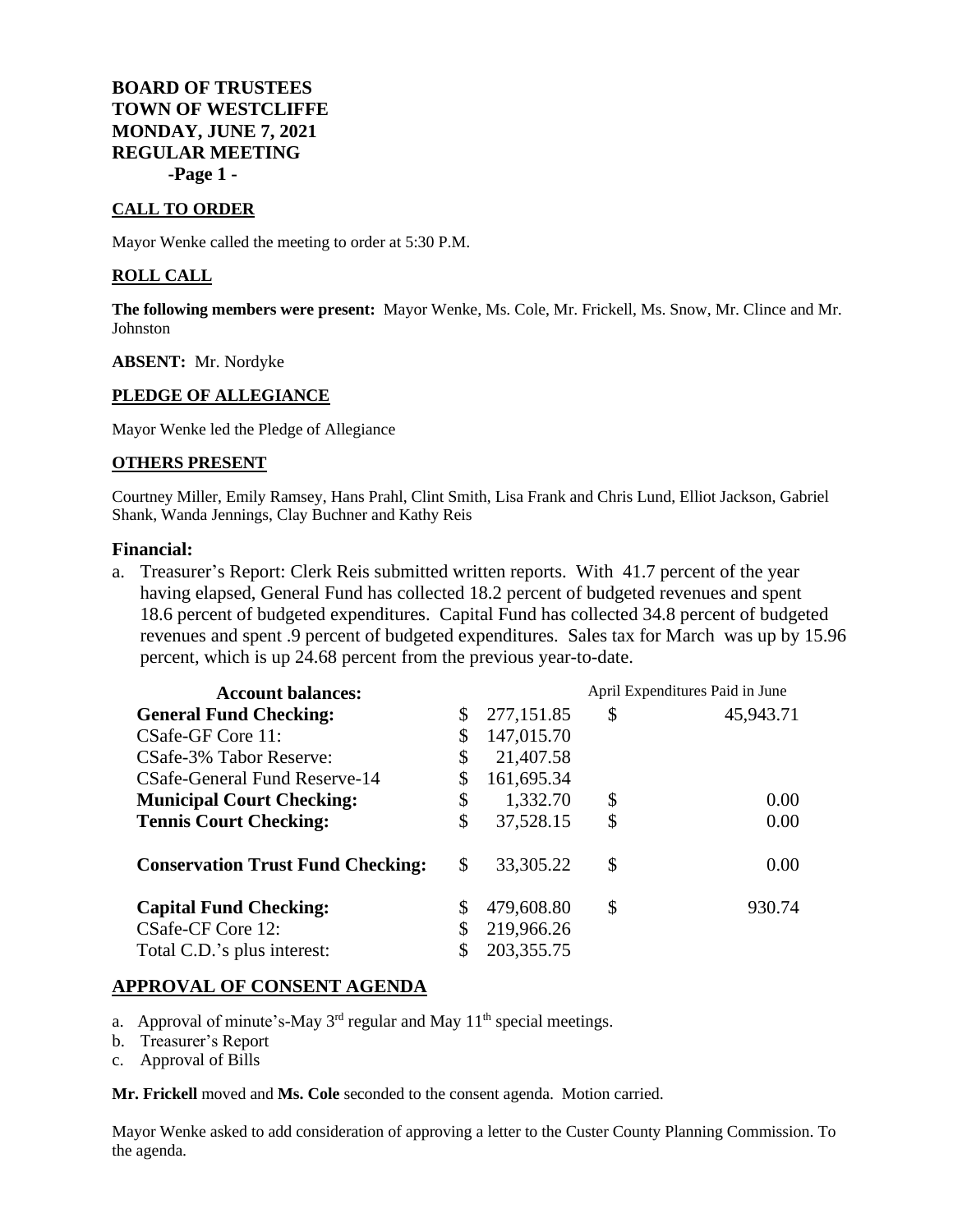#### **OLD BUSINESS**

## **a. Consideration of request to approve Resolution #6-2021 amending the revised Town Handbook.**

Mayor Pro-Tem Cole explained we met to review the polices being requested to change. Manager Shank said it was the adjustment for the Dress Code and the allotment for clothing allowance. Receipts will be provided prior to reimbursement. The Town logo will go on the vests and jackets for the street crew, magnetic name tags will be purchased for the office staff.

The resolution as drafted was only for the Dress Code. The board directed staff to have a resolution drafted for vacation and sick leave benefit revisions for the July meeting for review.

## **ACTION: Ms. Snow** moved and **Mr. Frickell** seconded to approve Resolution #6- 2021 amending the revised Town Handbook adding the Dress Code. Motion carried.

#### **NEW BUSINESS**

# **a. PUBLIC HEARING for a Use by Special Review to allow a shipping container at 104 Main Street.**

Chris Lund explained he moved a shipping container on to my property about 7 or 8 months ago. He also stated he asked the previous inspector what the rules and conditions were. It was agreed upon the conditions were that I cover it up so it doesn't look like a shipping container. That part was done within 3 or 4 days. He didn't get that in a written document.

He has an 8' x 40' shipping container, standard height, siding has been put on it, to make it look like a baton board type construction. We intend on putting a garage door on, currently it has a cargo door on it. At the time of the Planning Commission meeting, I didn't know exactly when I needed to do that, which was one of the conditions. It is 4 to 6 weeks lead time and I know how I have to make the modifications to the container. It has a tin can roof.

Manager Shank explained the intent is to build a structure around it, this is just one bay of the structure. Planning Commission gave him through the end of October to have the roll up door on (he has made progress on that). The structure itself was to be completed within 3 years, if given final approval. As far as the roof, there wasn't anything to specify that.

Chris Lund clarified that we intend to use the container as part of the material for construction for a larger structure, a large garage, which we will incorporate a two-car garage, a shop and workshop in the back as well as the container.

There were no public comments.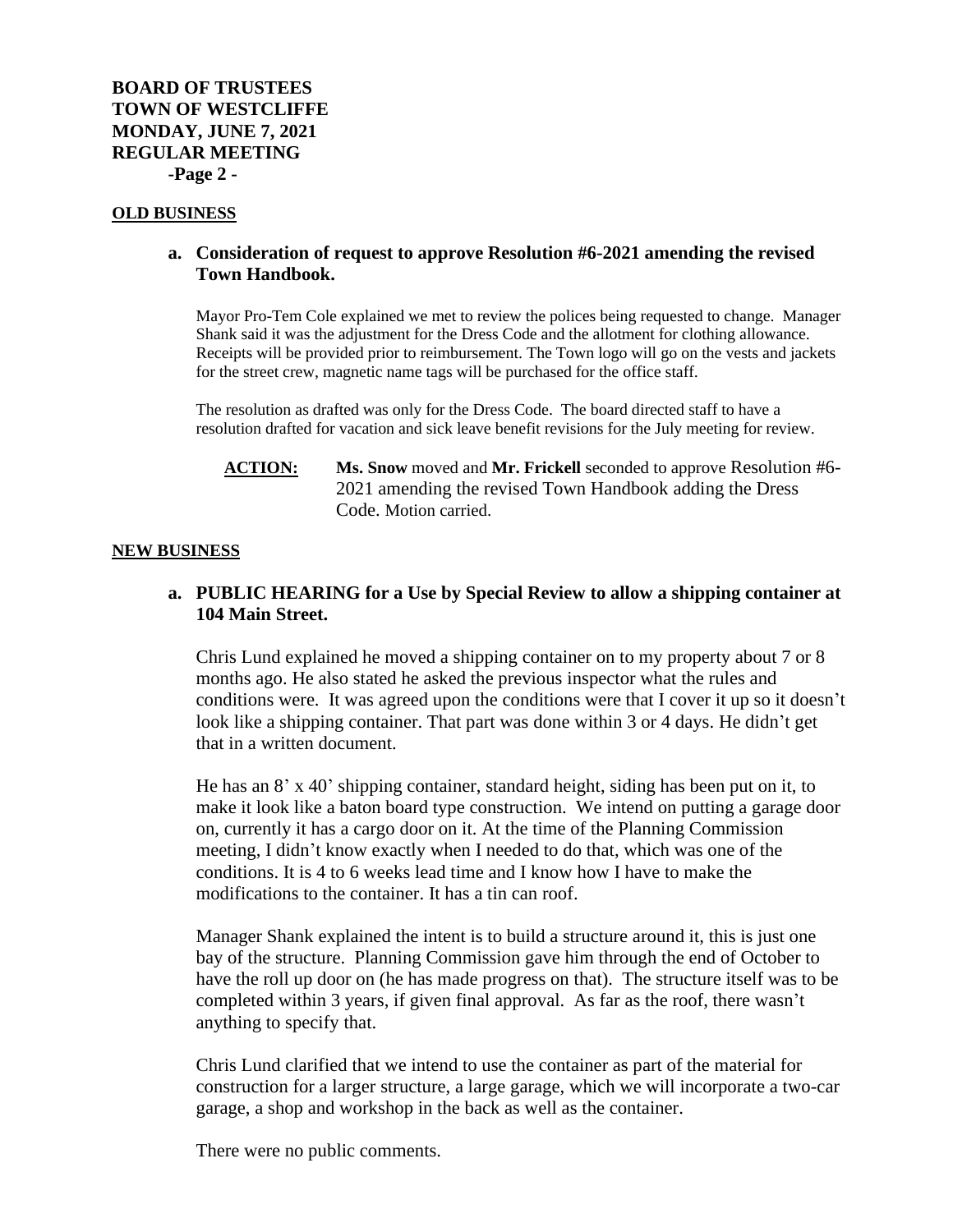#### **NEW BUSINESS CONTINUED**

## **b. Consideration of approving Resolution #7-2021 for the Use by Special Review to allow a shipping container at 104 Main Street.**

Mayor Wenke read Resolution 7-2021 into the record.

**ACTION: Mr. Clince** moved and **Ms. Snow** seconded to approve Resolution #7- 2021. Motion carried.

# **c. PUBLIC HEARING transferring the Brew Pub license at 116 2nd Street from The Feed Store, LLC dba The Feed Store to the Feed Store, LLC dba Silver West Feedstore.**

Hans Prahl is requesting the transfer of the liquor license. The area being licensed is the restaurant and outside patio. The brewery license will come later. The liquor license will not cover the park due to possible developments in the future.

We may have a non-profit be the sponsor for special events.

There were no public comments.

# **d. Consideration of request to approve the transfer the Brew Pub license a 116 2nd Street from The Feed Store, LLC dba The Feed Store to the Feed Store, LLC dba Silver West Feedstore.**

Clerk Reis reported the application is complete with appropriate fees. The transfer allows them to use the current license for 120 days while waiting for the state approval.

**ACTION: Mr. Clince** moved and **Ms. Cole** seconded to approve the transfer the Brew Pub license a 116 2<sup>nd</sup> Street from The Feed Store, LLC dba The Feed Store to the Feed Store, LLC dba Silver West Feedstore. Motion carried.

#### **e. Consideration of request to approve an addendum to the Planet Walk agreement.**

Courtney Miller explained they are her to submit an addendum to the Service Agreement to address the rights and responsibility of the property owners.

Clint Smith reported that the Library District agreed to the sign being attached to the building as long as they get to choose the location. It also says that if there is any damage while installing it to the building, the Towns is responsible for the damage.

Manager Shank stated it is a formality.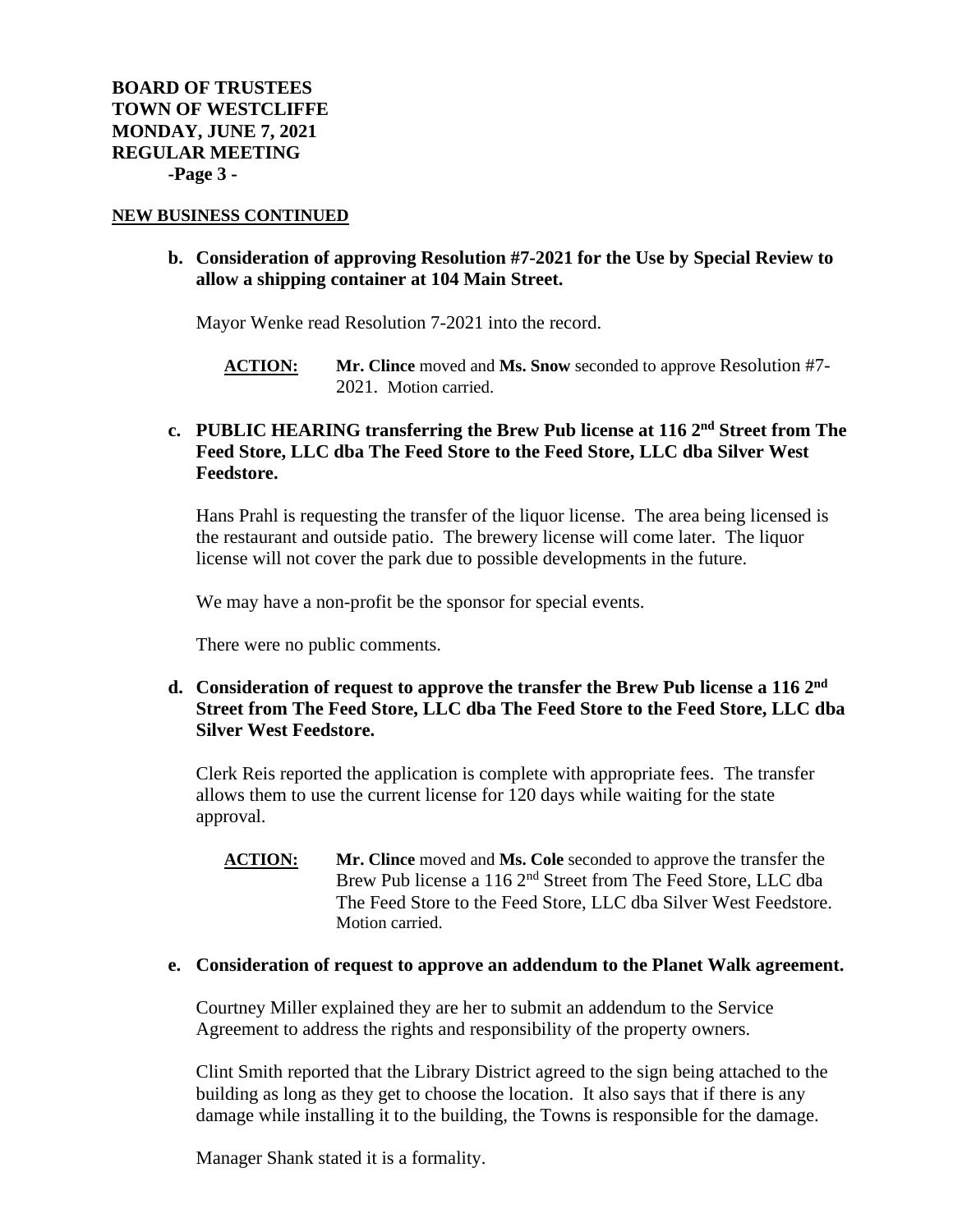#### **NEW BUSINESS CONTINUED**

**ACTION: Ms. Snow** moved and **Mr. Frickell** seconded to approve the addendum to the Planet Walk agreement. Motion carried.

## **f. Consideration of appointing Mr. Heavey as the Town Municipal Judge by the recommendation of the search committee.**

Mr. Johnston reported that Mr. Heavey was interviewed for the judgeship, he is qualified and was the only applicant.

**ACTION: Ms. Snow** moved and **Mr. Johnston** seconded to approved appointing Mr. Heavey as the Town Municipal Judge. Motion carried.

# **g. Consideration of approving a notice of award for the Park, Recreation, Trails, Open Space and Street Scape Master Plan design firm.**

There were two firms within our budget. After the interviews, we determined that DHM Design was the firm of choice. We are only approving awarding the contract to DHM Design. We can't move forward until we get the IGA from DOLA, which could take up to 45 days.

**ACTION: Ms. Snow** moved and **Ms. Cole** seconded to approve the notice of award for the Park, Recreation, Trails, Open Space and Street Scape Master Plan to DHM Design. Motion carried.

# **h. Consideration of transferring Tennis Court funds raised by citizens to Valley Park, Recreation and Youth Center, Inc**.

Clerk Reis reported that Marci Gregg with Valley Park, Recreation and Youth Center, Inc. agreed to the Town giving the citizen raised funds of \$12,528.15 to them.

**ACTION: Mayor Wenke** moved and **Mr. Johnston** seconded to approve transferring Tennis Court funds raised by citizens to Valley Park, Recreation and Youth Center, Inc. Motion carried.

# **i. Schedule workshop to discuss Title 4, Chapter 8 Seasonal Outdoor Seating for Food Service Establishments.**

The ordinance needs clarified. The Mayor asked the staff to look and see what other comparable municipalities to that might work for us. After some discussion, it was decided to have the Clerk pole the board members determine the time for the workshop September 13.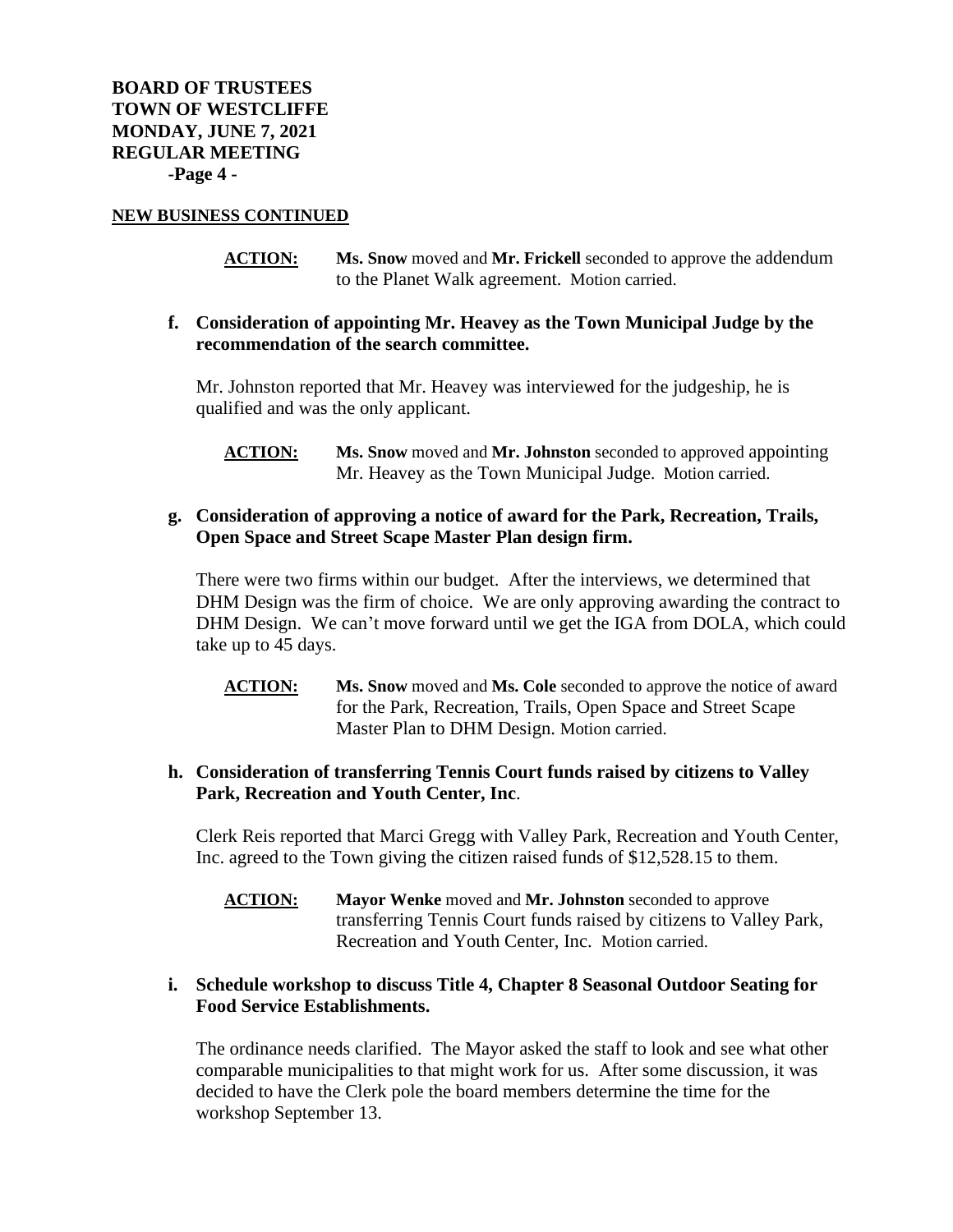#### **NEW BUSINESS CONTINUED**

## **j. Consideration of approving a letter to the Custer County Planning Commission.**

This item was added to the agenda after the consent agenda was approved. Mayor Wenke explained that he emailed a document yesterday regarding the Counties potential approval for a storage unit facility on our southern border. He also had talked with several board members individually prior to presenting it to the county. There were some corrections to it. The Geroux's want to establish a large vehicle storage. He submitted that letter as our position. We can modify and resubmit it.

Another concern is a private property owner in the county can't access the Town streets without permission.

Attorney Buchner stated due to previous board policy being voted on during a public meeting, this is totally appropriate.

**ACTION: Mr. Frickell** moved and **Ms. Cole** seconded to approve to approve the letter with striking item number 6. Roll call vote: Mayor Wenke-Aye, Ms. Cole-Aye, Mr. Frickell-Aye, Ms. Snow-Aye, Brian Clince-Nay and Mr. Johnston-Nay. Motion carried.

## **STAFF & COMMITTEE REPORTS**

#### **a. Report from Town Clerk**

American Rescue Plan Fund-DOLA let us know that we will receive these funds in two allotments, one in 2021 and the other in 2022, the total is \$157,847.64 (two payments of \$78,923.82). It is very specific as to what we can spend it on, it is Covid related. There is an agreement that the mayor needs to read it prior to finishing the survey. The clerk asked the board if they would like to receive the fund.

The categories are:

- Support public health expenditures, by funding COVID-19 mitigation efforts, medical expenses, behavioral healthcare, and certain public health and safety staff;
- Address negative economic impacts caused by the public health emergency, including economic harms to workers, households, small businesses, impacted industries, and the public sector;
- Replace lost public sector revenue, using this funding to provide government services to the extent of the reduction in revenue experienced due to the pandemic;
- Provide premium pay for essential workers, offering additional support to those who have borne and will bear the greatest health risks because of their service in critical infrastructure sectors; and,
- Invest in water, sewer, and broadband infrastructure, making necessary investments to improve access to clean drinking water, support vital wastewater and stormwater infrastructure, and to expand access to broadband internet.